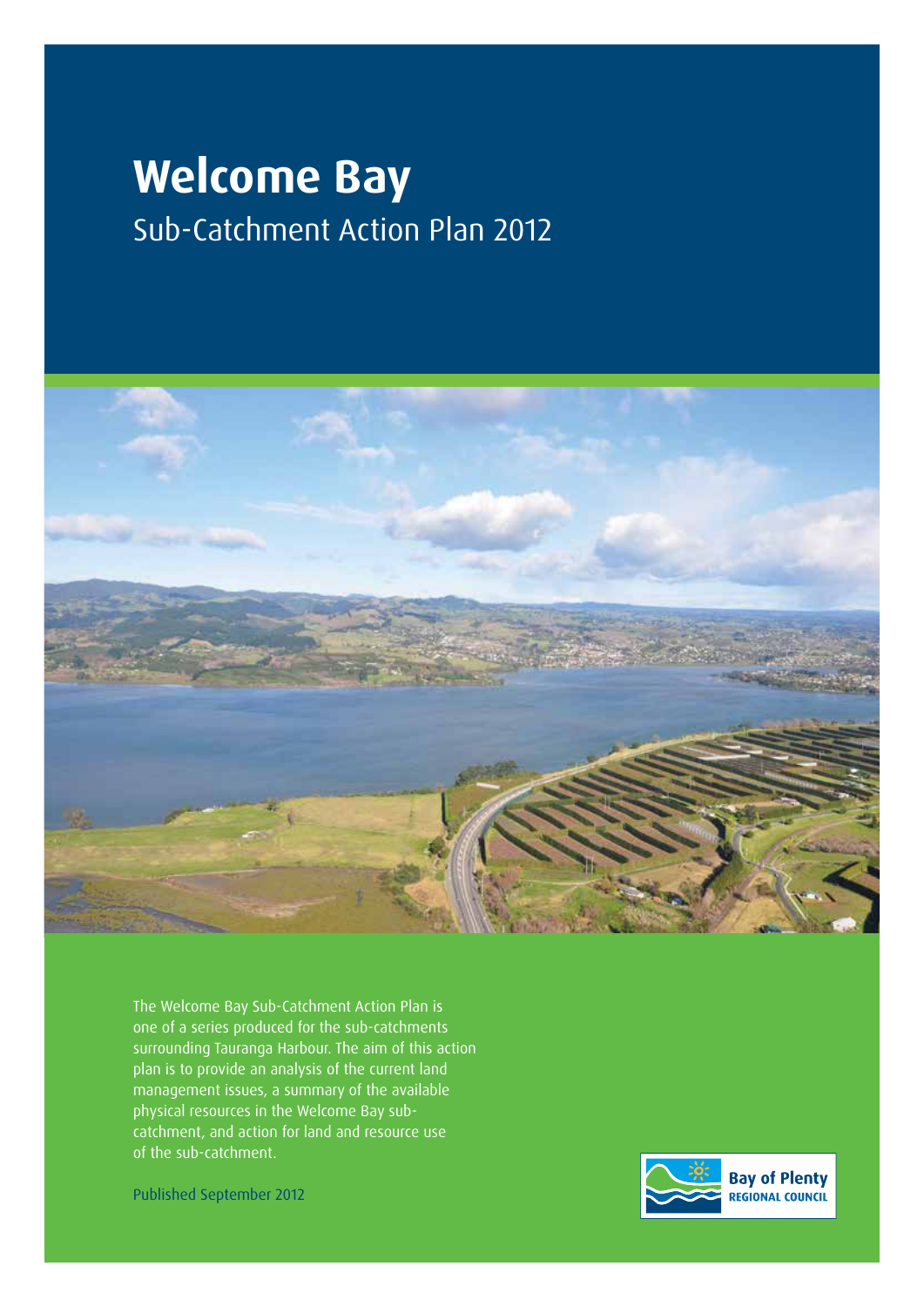### **Introduction**

The Welcome Bay sub-catchment is located to the east of Tauranga City. It is approximately 5159 hectares in area and flows in a northerly direction from Otawa to Tauranga Harbour. The subcatchment is part of the Ōtānewainuku ecological district.

The catchment is approximately 5.5 kilometres (km) wide and 11.5 km long. It includes 85 km of streams and 9.8 km of harbour margin. The primary streams in the sub-catchment are the Waitao, Owairoa (Kaiate) and Arateka, which are 13.8 km, 9 km and 11.9 km respectively. There are approximately 31.3 km of tributaries of these primary streams including the Waioraka stream. There is also 19 km of small unnamed streams that flow directly into the Tauranga harbour. All streams and tributaries in this sub-catchment are classified as aquatic ecosystem streams and are recognised as migratory pathways for indigenous fish species.

A large proportion of the steeper land in the Welcome Bay sub-catchment is made up of lifestyle blocks. There are only a few pastoral farms in the Welcome Bay sub-catchment where the primary source of income is from farming.

The geology of the sub-catchment is derived from Taupō and Tūhua Tephra, overlying loess and weathered rhyolitic tephra. Catchment soils are derived from air-fall ash and belong to the Te Puke soil series. Soils on the stream flats are recent and consist primarily of Pahoia, Te Matai and Te Puna silt loam; however the main soil types are Te Puke sandy loam and Te Puke hill soils. Volcanic in origin, these soils are resilient, well drained and fertile but vulnerable to erosion if exposed due to conditions such as inadequate vegetation cover or root system binding.



*Source: BOPRC, ESRI, i-cubed, USGS, NASA, NOA*



*Source: BOPRC, ESRI, i-cubed, USGS, NASA, NOA*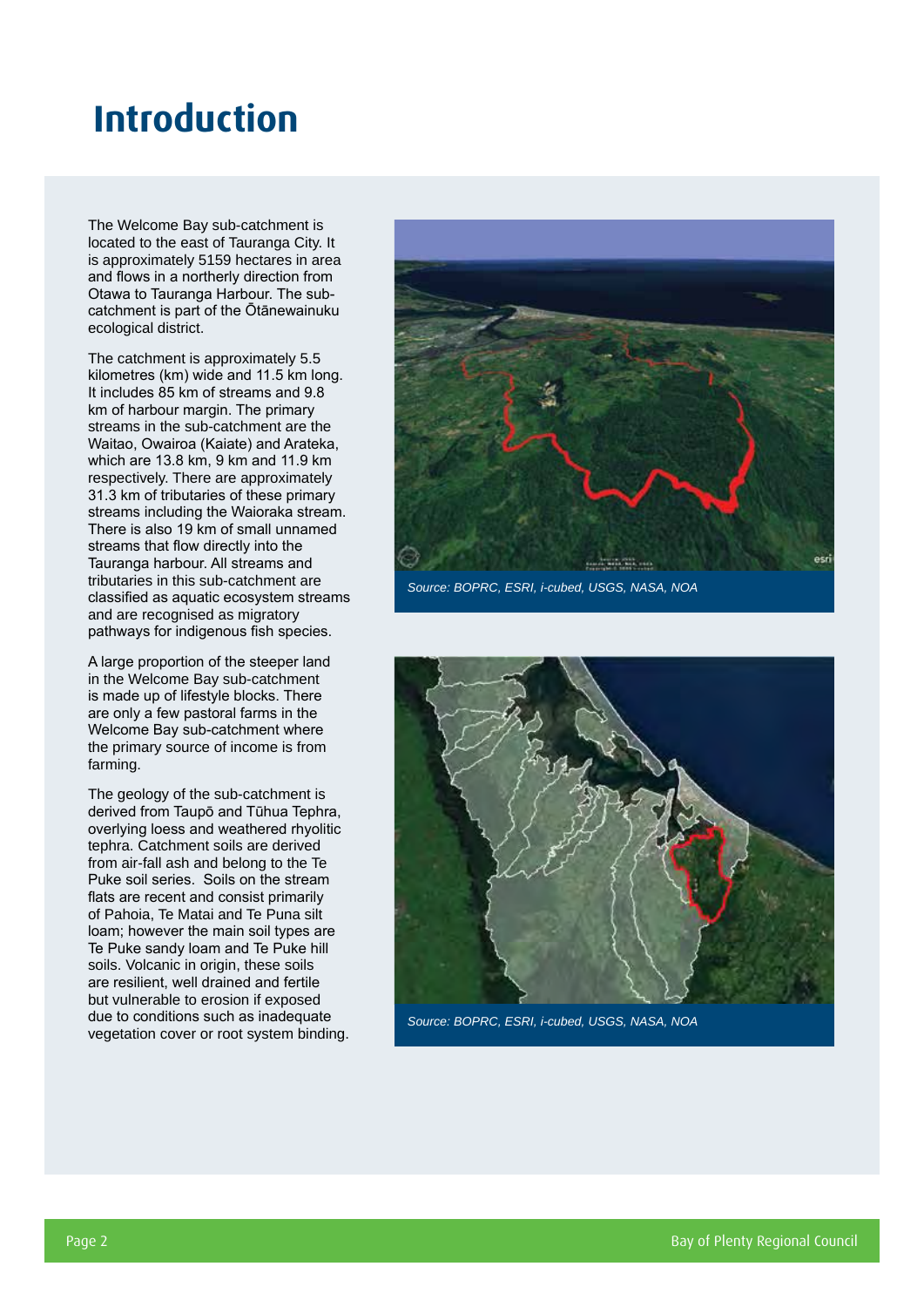## **Land management**

#### What is the problem?

Livestock access to a stream degrades water quality by increasing nutrients, faecal matter and sediment entering the waterway. Stock access can increase stream bank erosion through damage to the soil structure by treading, and clearance and degradation of vegetation on the stream bank by treading and consumption. Water quality may also be degraded by the addition of excess nutrients to the stream in the form of fertilisers, farm runoff and urine patches. These and other pollutants are generally unintentional by product of activities such as farming and construction.

#### What will we do about it?

- Promote riparian margin fencing along streams to exclude stock and protect water quality
- Establish riparian margin planting, which can reduce pollutants entering streams through surface runoff by acting as a filter
- Encourage stock stream crossings, such as bridges, to protect the water quality of streams.
- Support retirement of steep erodible land.
- Protect existing areas of indigenous biodiversity (ie bush)
- Protect existing wetland areas
- Work with other agencies and other sections of Regional Council to ensure consistent land and water quality management.

#### **Current riparian margin fencing protection:**



#### Land use capability classification in the Welcome Bay sub-catchment

Sustainable land use and management is essential to ensure the Bay of Plenty region maintains clean waterways, productive soils, and indigenous biodiversity. How the land is used and managed can have a direct effect on its potential for long-term sustainability.

The majority of land in this sub-catchment is Land Use Capability (LUC) Classes 6 and 7; rolling, steep and very steep landscapes respectively. Both LUC Classes 6 and 7 land are located in the middle and upper catchment. Highly productive LUC Classes 2, 3 and 4 land are primarily restricted to the lower catchment.



#### **Current riparian margin planting:**





*Land use capability classification in the Welcome Bay sub-catchment*

| LUC Class | <b>LUC Units</b>             | <b>Percent</b> |
|-----------|------------------------------|----------------|
| 3         | 3e 1, 3e 2,3w 1              | 9              |
|           | 4e 1, 4e 2, 4w 1             | 15             |
| 6         | 6e 1, 6e 3, 6e 4, 6e 7, 6w 1 | 41             |
|           | 7e 1, 7e 2, 7e 11            | 28             |
|           | 8e 4                         |                |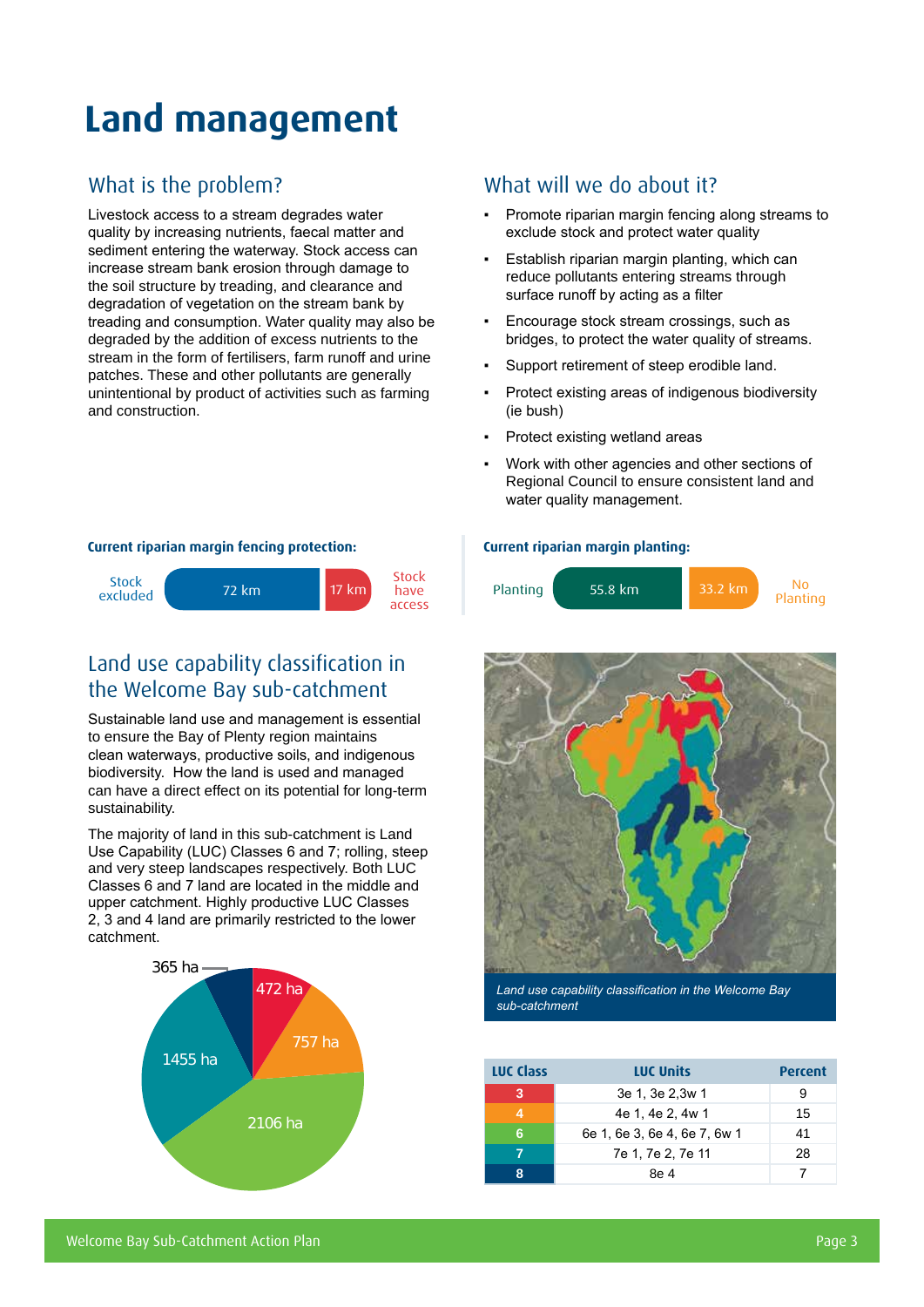### Erosion risk in the Welcome Bay sub-catchment

A high proportion of Land Use Capability Classes 6 and 7 land in the Welcome Bay sub-catchment are medium to high risk erosion prone land due to pastoral land use.





#### Land cover in the Welcome Bay sub-catchment



*Land cover in the Welcome Bay sub-catchment*

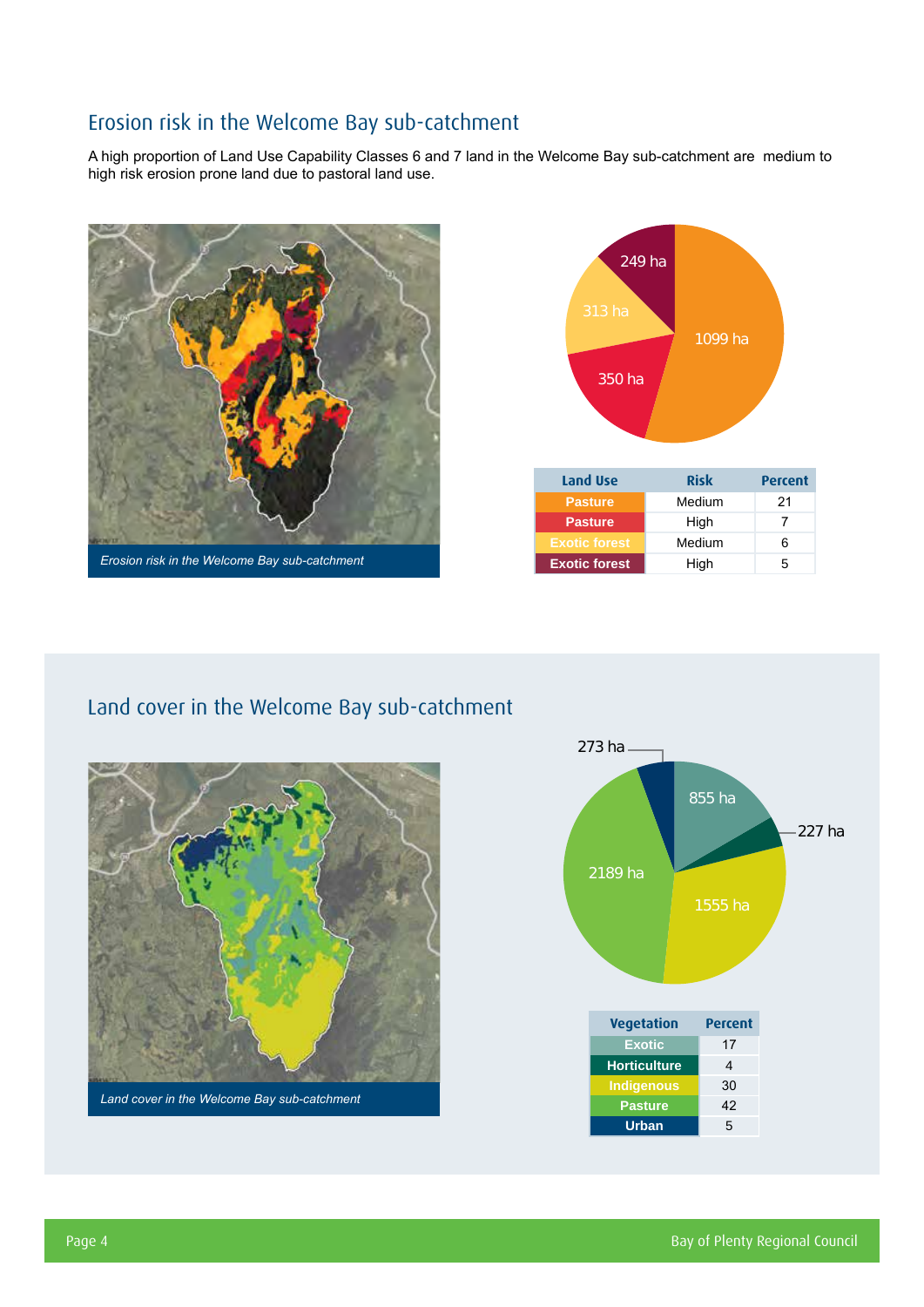#### Existing protection status in the Welcome Bay sub-catchment



*Existing protection status in the Welcome Bay sub-catchment*



### **Case study**

Together, neighbours Bill Hayes and Kevin Jones have fenced off more than 3000 metres of the Kaiate Stream directly above the Kaiate Falls Reserve. The reserve is known for having high levels of E coli in the water, sometimes making the reserve unsafe for swimming. Fencing to exclude stock and planting the riparian margin is important for stabilising the top soil, attracting native birds and insects and improves the health of the stream by shading the water and trapping nutrients that are washed off the land.

Bill and Kevin are also part of the local Waitao Kaiate Environmental Group. The group aims to enhance the biodiversity value in their area by propagating native plants from locally sourced seeds and planting riparian margins and wetlands on properties in the valley. Bill and Kevin, as part of the care group, have each planted thousands of native plants on their properties. "Its been hard work, but we have noticed a visible reduction in sediment entering the stream" said Bill.



*Kevin and Lindi Jones with neighbour and fencer Russell Nelson by their newly completed protection fence*



*Landowner Bill Hayes with neighbour Anne Hollaway at a 2012 Waitao Kaiate Environmental Group planting day*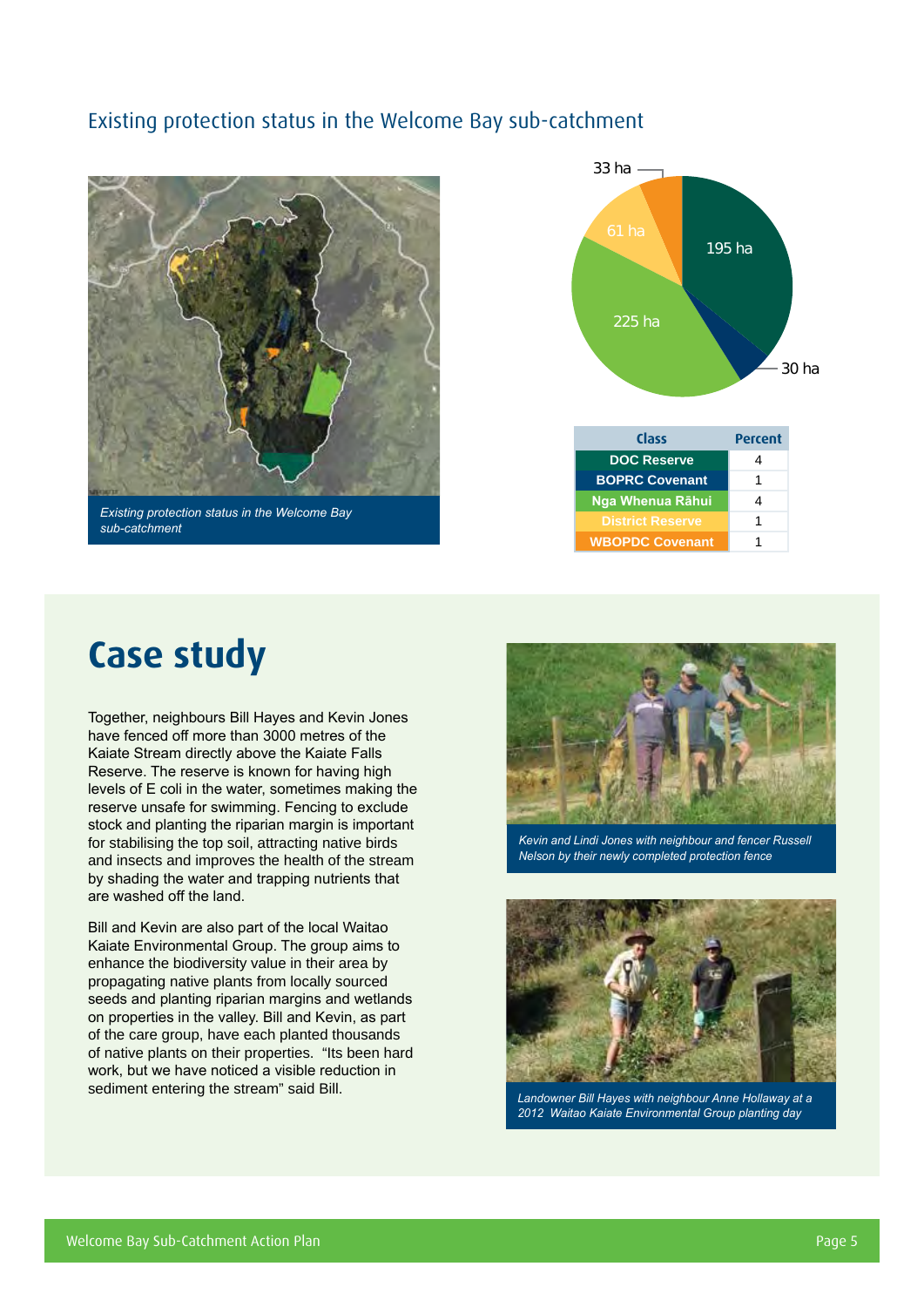### **Land management survey 2011**

#### Field work

In developing the Welcome Bay Sub-Catchment Action Plan, Bay of Plenty Regional Council surveyed 59 properties located within the catchment area between November 2010 and February 2011. The properties surveyed account for 34 percent of the catchment area. Priority was given to large properties that had waterways flowing through them or along their boundary. Areas with a formal protection mechanism were not surveyed as these already have action plans in place. Field work included an assessment of land use, steam margins, erosion features and biodiversity features.

The table summarises the field work undertaken by Bay of Plenty Regional Council:

| Land use                        | Type and rationale<br>Land Use Capability classification based on<br>٠<br>physical resources present                                                                                                                         |
|---------------------------------|------------------------------------------------------------------------------------------------------------------------------------------------------------------------------------------------------------------------------|
| <b>Stream</b><br>margins        | Protection measures (if any) in place<br>Their general condition and upkeep<br>Estimate of their extent (both protected and<br>unprotected)<br>GPS track of any stream channels not<br>٠<br>evident in the GIS database maps |
| <b>Erosion</b><br>features      | Estimation of size and trend direction<br>Photographs and GPS points (either at the<br>site of the feature or where a photo was<br>taken of it) for future reference                                                         |
| <b>Biodiversity</b><br>features | Estimation of extent of land area covered<br>and the type of vegetation (e.g. native,<br>introduced species)                                                                                                                 |

#### Land owner feedback

Bay of Plenty Regional Council held a meeting with land owners on 4 October 2011. The purpose of the meeting was to gather the concerns, challenges and priorities of land owners in the Welcome Bay sub-catchment area. The following list provides a summary of the land management issues raised by land owners:

- Erosion from road batters;
- Hillside erosion:
- Streambank erosion:
- Sedimentation;
- Education and information concerns; and
- Wider promotion of funding options for riparian and biodiversity protection.

#### Iwi/hapū feedback

Welcome Bay lies within the rohe of several iwi/ hapu. The main concerns, priorities and challenges regarding the natural environment identified by tangata whenua include:

- The iwi and hapū support any action which results in the improvement of water quality particularly with regard to importance of using the streams and harbour for kaimoana gathering and swimming;
- It is important to tangata whenua that Regional Council support the owners of Māori land to improve water quality and biodiversity;
- It is important that remaining remnant native bush is protected and restored;
- It is a high priority to the iwi/hapū to protect culturally significant sites in the catchment;
- Traditional walking routes should be open for public use;
- Building capacity for young Māori to learn about/ work in the resource management field within their rohe;
- A catchment wide holistic approach to conservation and environmental restoration was emphasised;
- It is important that the mauri of the natural environment is protected; and
- Facilitate environmental restoration by way of kaitiaki.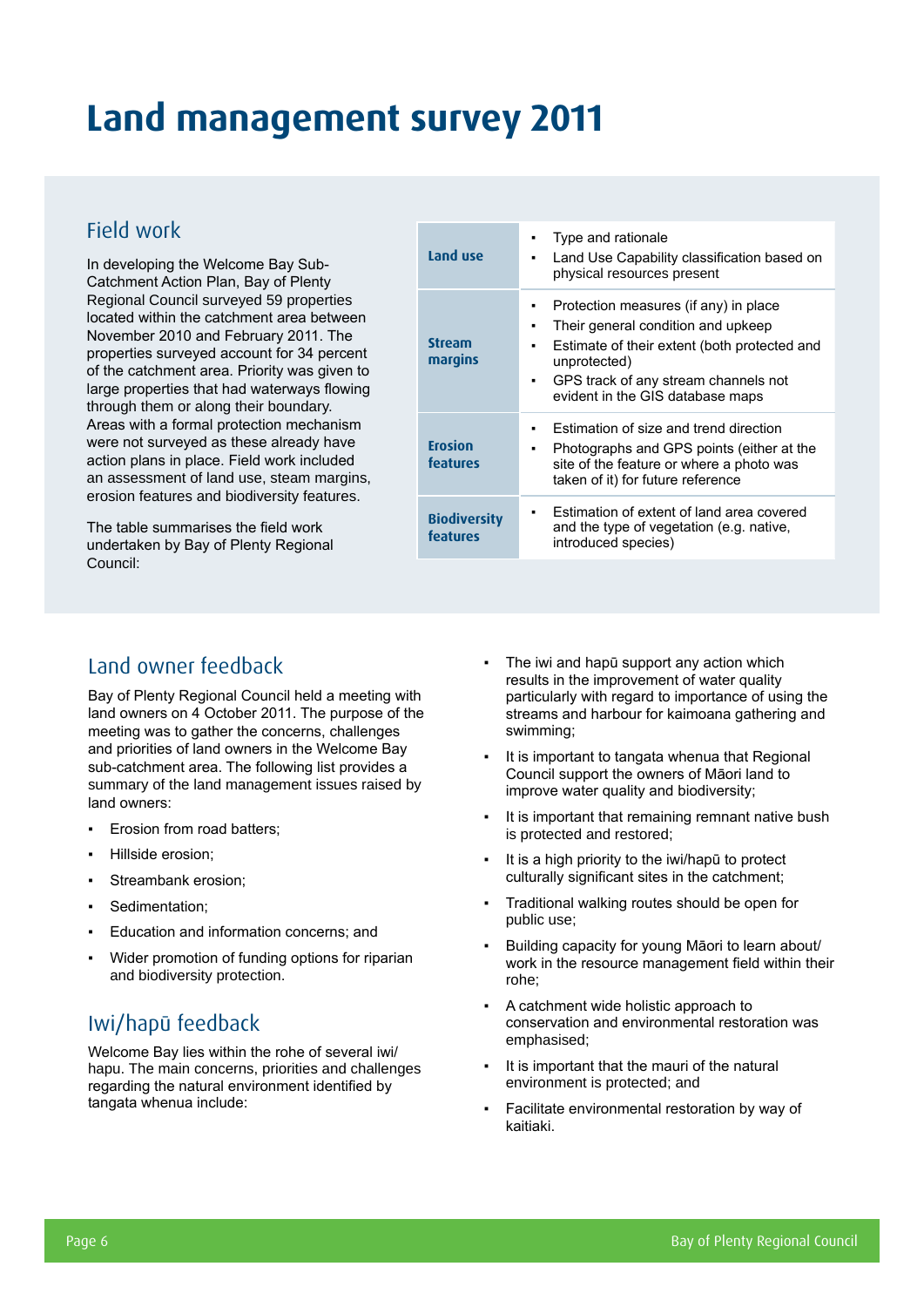### **Actions**

The three main land management issues common to the surveyed properties in the Welcome Bay sub-catchment areas are set out in the table below. Proposed actions to maintain and improve riparian protection, erosion, unsuitable land use and biodiversity loss within the catchment area are listed along with who is involved to implement the action.

#### Land management issues and solutions

| <b>Actions</b>                                                                                                                                                                                                                                                                                                                                                                                                                                                                                                                                                                                                                                                                                                     | <b>Milestones</b>                                                                                                                                                          | Who is involved?                                                                                                                                                                                                                                                                                                                     |  |  |
|--------------------------------------------------------------------------------------------------------------------------------------------------------------------------------------------------------------------------------------------------------------------------------------------------------------------------------------------------------------------------------------------------------------------------------------------------------------------------------------------------------------------------------------------------------------------------------------------------------------------------------------------------------------------------------------------------------------------|----------------------------------------------------------------------------------------------------------------------------------------------------------------------------|--------------------------------------------------------------------------------------------------------------------------------------------------------------------------------------------------------------------------------------------------------------------------------------------------------------------------------------|--|--|
| <b>Improving riparian protection</b><br>Work with landowners to apply sustainable land use methods and practices<br>$\blacksquare$<br>to maintain and/or repair streambanks and to improve water quality.<br>Remove all stock access to streams, fence remaining 17km and instigate<br>×<br>planting of 33.2km of riparian margins to eliminate the effects of livestock,<br>polluted water runoff and erosion.<br>Instigate necessary remedial works to stream margins such as bank<br>$\blacksquare$<br>re-contouring, riparian planting and engineering works using relevant<br>legislation relating to riparian management.<br>Tailor site specific solutions.                                                 | 1.2km of new<br>riparian fencing<br>per year                                                                                                                               | Bay of Plenty<br>$\blacksquare$<br>Regional Council<br>Landowners<br>$\blacksquare$<br>Western Bay of<br>$\blacksquare$<br><b>Plenty District</b><br>Council<br>NZ Landcare<br>$\blacksquare$<br>Trust working with<br>community care<br>groups                                                                                      |  |  |
| Improve erosion control and appropriate land use practices<br>Apply property level management plans to LUC classes 6 and 7 pastoral<br>and forestry land that have been identified as eroding or at risk of eroding.<br>Promote the need for land use change on LUC class 7 land pastoral land -<br>×<br>advocate land retirement, forestry and suitable stock regimes.<br>Work with landowners to apply soil and water conservation methods and<br>×<br>good land management practice to maintain and/or repair landscapes.<br>Increase awareness of the impact of high stocking rates of cattle and deer<br>×<br>on steeper slopes.<br>Encourage landowners to apply appropriate land management practices.<br>٠ | 50 properties<br>with 'at risk'<br>land have<br>management<br>plans by 2022                                                                                                | Bay of Plenty<br>$\blacksquare$<br><b>Regional Council</b><br>Landowners<br>$\blacksquare$<br>Western Bay of<br>٠<br><b>Plenty District</b><br>Council<br>Department of<br>i.<br>Conservation<br>NZ Landcare<br>$\blacksquare$<br>Trust working with<br>community care<br>groups                                                     |  |  |
| <b>Improve biodiversity protection and enhancement</b><br>Advocate further covenanted areas within the sub-catchment<br>Continue tree planting on private land in native or non-invasive exotic<br>×<br>species<br>Liaise with Waikato Regional Council and Department of Conservation and<br>×<br>ensure coordinated management of the Kaimai Mamaku Range and its<br>catchments as part of the Kaimai Catchments Project<br>Work with landowners and community groups to protect identified<br>í.<br>biodiversity areas in the sub-catchment by establishing native plant<br>populations and controlling nuisance populations of pest plants and<br>animals.                                                     | By 2022 an<br>additional<br>36 sites.<br>including the<br>two High Value<br>Ecological<br>Value sites are<br>managed for<br>biodiversity<br>protection and<br>enhancement. | Bay of Plenty<br>$\blacksquare$<br><b>Regional Council</b><br>Landowners<br>$\blacksquare$<br>Western Bay of<br>$\blacksquare$<br><b>Plenty District</b><br>Council<br>Department of<br>$\blacksquare$<br>Conservation<br><b>Community Care</b><br>٠<br>Groups<br>NZ Landcare<br>ä<br>Trust working with<br>community care<br>groups |  |  |